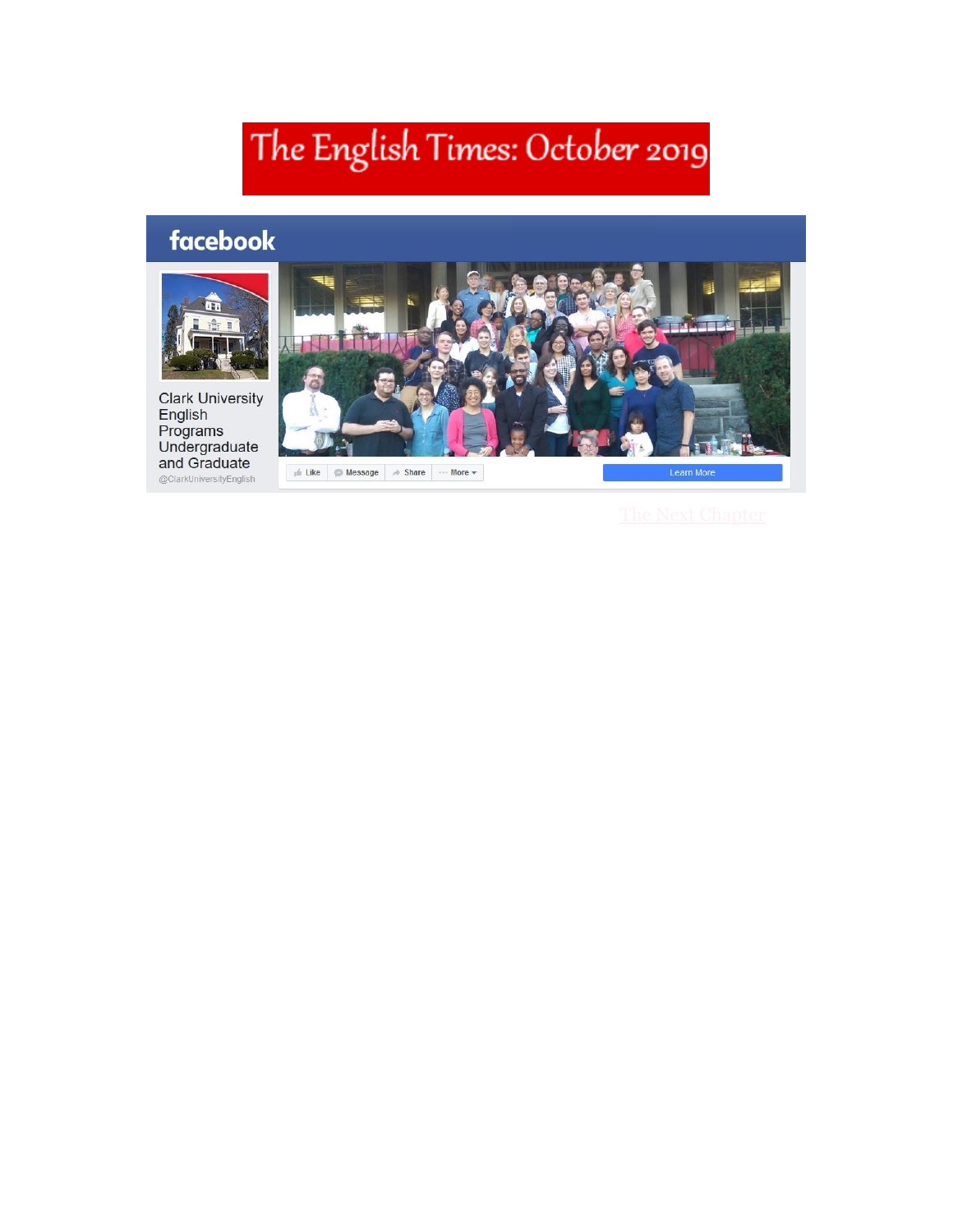### **Faculty News**



### Dean Esther Jones Delivers Keynote Address

Dean Esther Jones delivered the keynote address "African American & African Studies at 50 Years: Implications for Diversity, Equity, and Inclusion & the Future of Higher Education" at The Ohio State University's Department of African American & African Studies 50th Anniversary Symposium September 16th. Jones is an alumna of the AAAS master's program at OSU, class of 2001.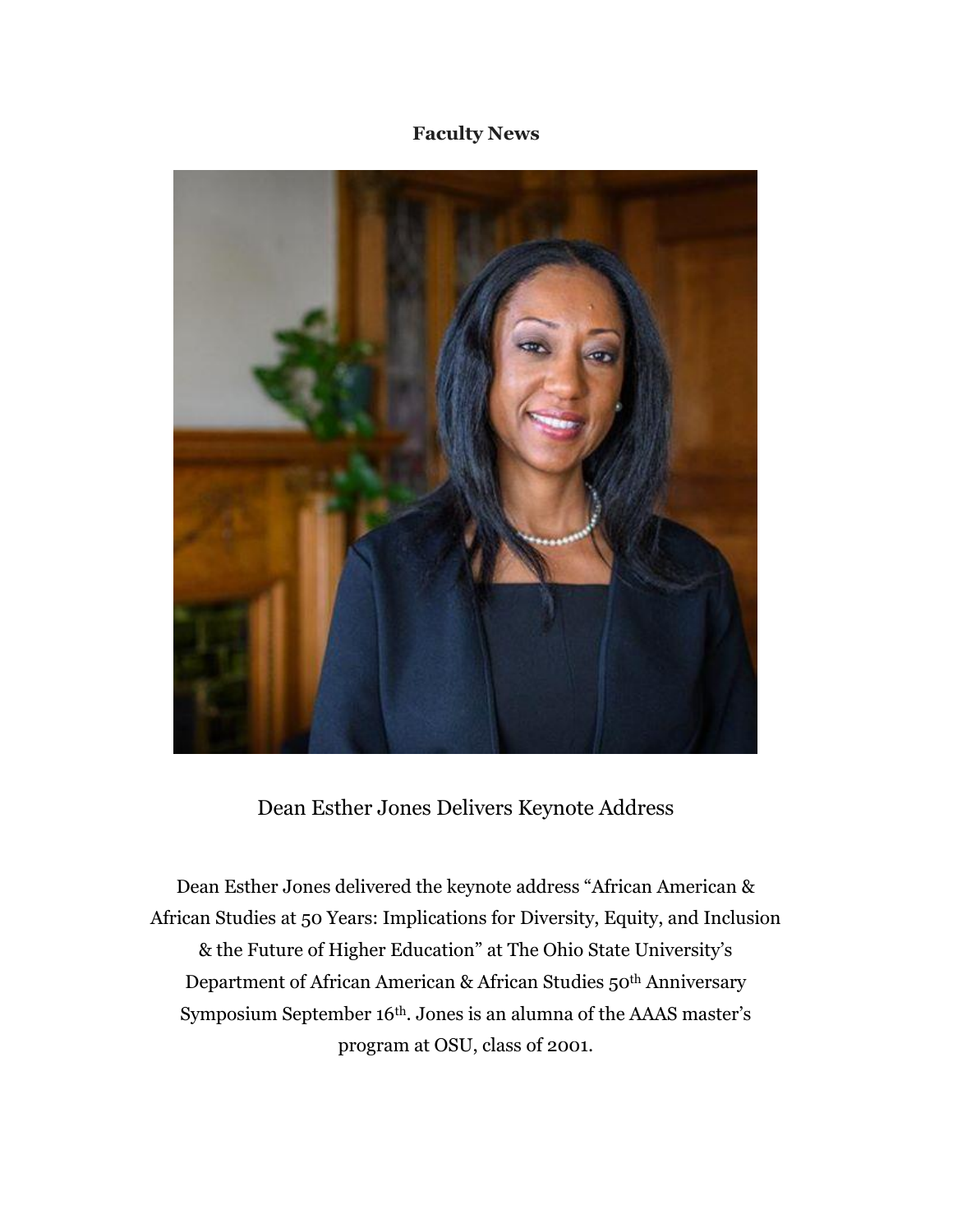

### Karen Osborn is publishing a new novel

Professor Osborn's new novel will be published in December. Stay tuned for her blog post on this topic coming soon!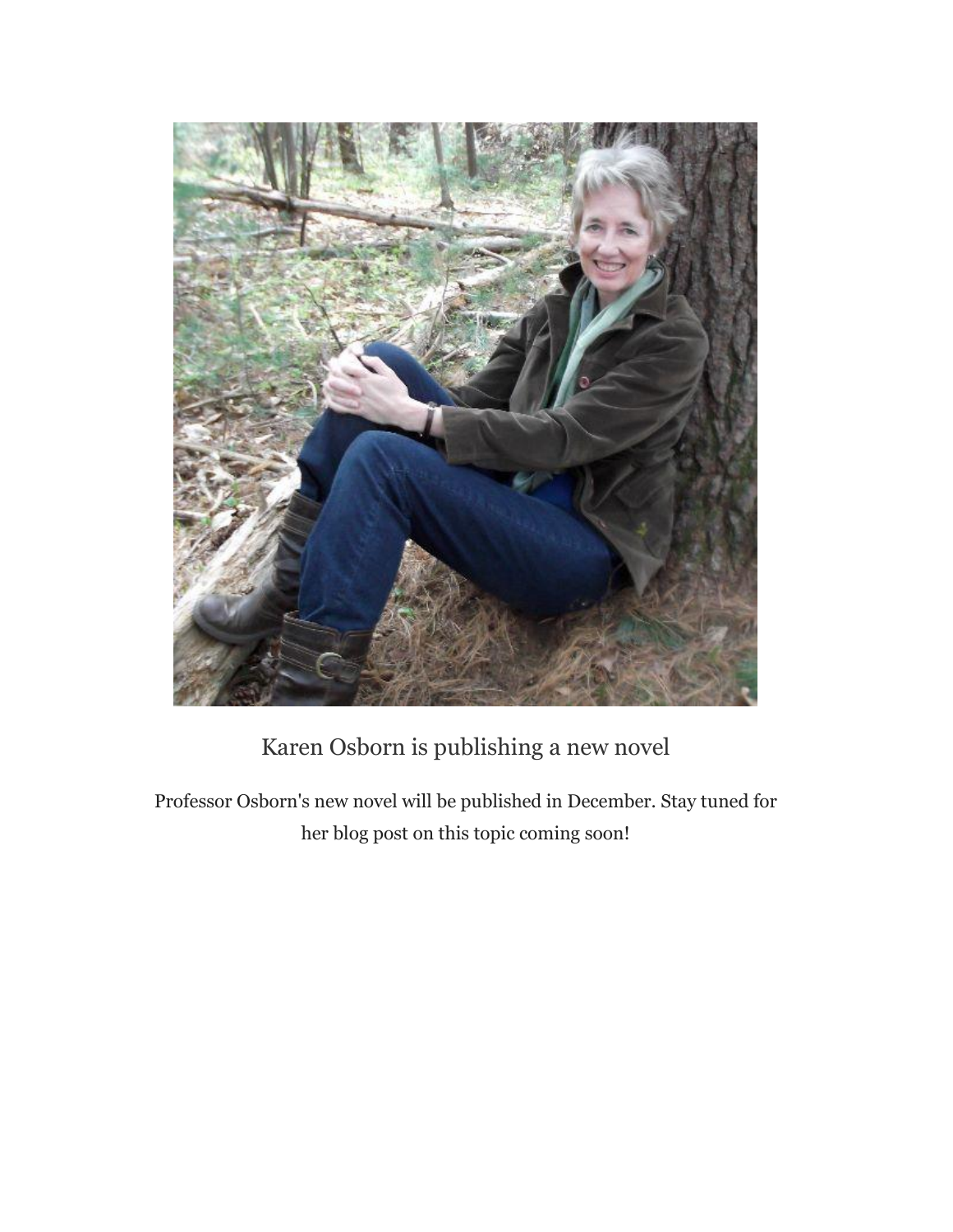

Virginia Vaughan's work included in new book Virginia Vaughan's thoughts on contemporary Shakespeare criticism are included in a new book, *Shakespeare Scholars in Conversation: Interviews with 24 Leading Experts*, edited by Michael P. Jensen for McFarland Press.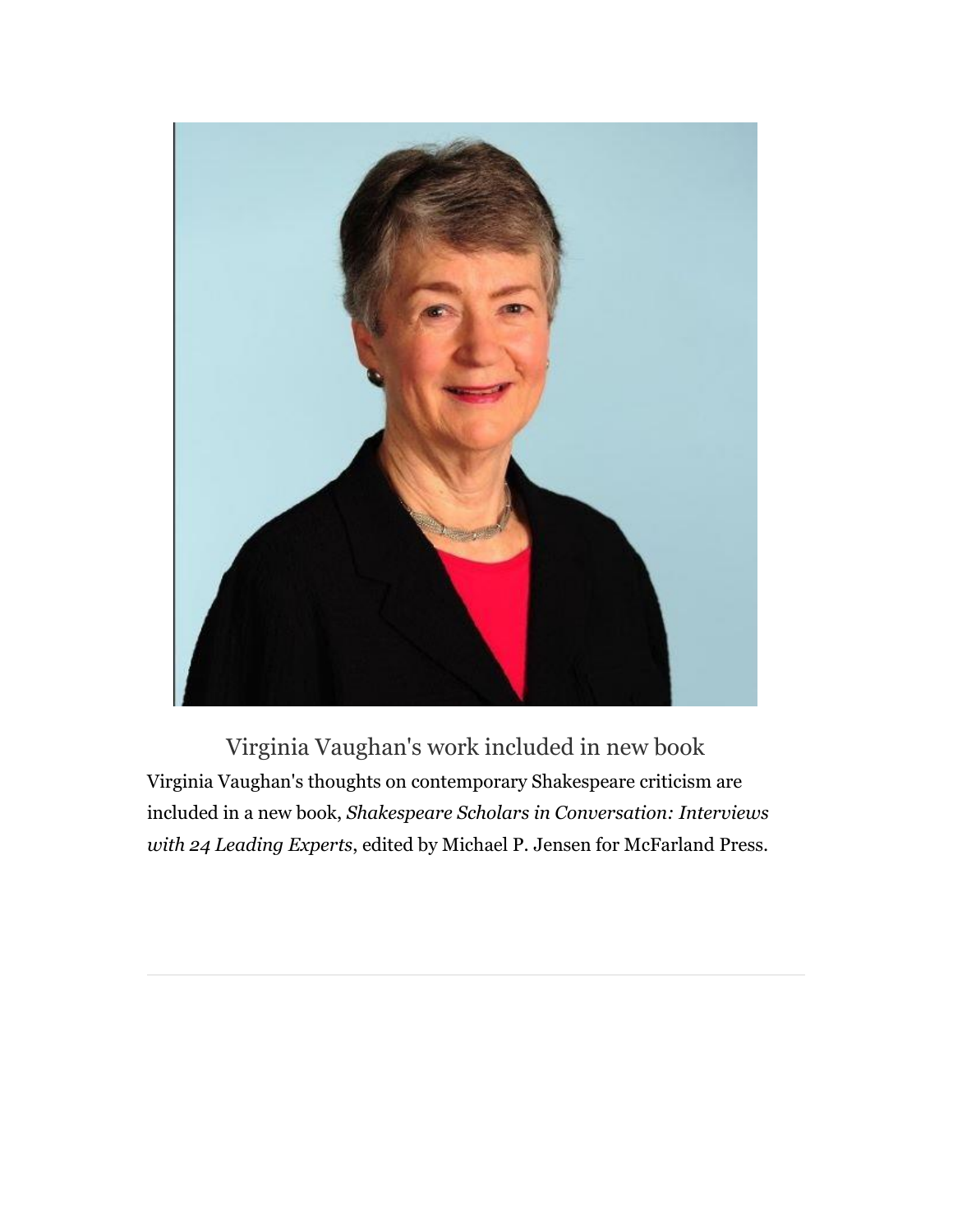### **English Department Events**



What can YOU do with an English Major? **Come to Chowder Fest and find out!** 

Wednesday, October 23rd | 5:30 ANDERSON HOUSE, 12 HAWTHORNE ST.

**Introduction to** 



**Clark's Career Connections Center Elizabeth Gittens** 

Associate Director of Early Career Development. Arts and Humanities Career Advisor, Clark University



Please join us for a night of conversation and a bowl of hearty soup as part of an evening with Clark English alums! A variety of 3 soups will be served, including a vegetarian option.

#### **Alumni Speakers** Jean Dao '12, MAT '13



Program Coordinator-Harvard's Public School Partnerships Program



Marketing & Content Specialist-Niche Hospitality Group

Tom Matthews '16

### **Alumni and Student News**

- **Jin Lee '07,** had her article, titled "Postmemory's Graphic Symptom: Disembodied Voice, Repetition Compulsion, and Working through Trauma in GB Tran's *Vietnamerica*" accepted for publication in the *Journal of Literature and Trauma.*
- **Lee Gaines**, **'11** is a reporter for an NPR member station in Illinois -- Illinois Public Media. Earlier this year, (in May), their story produced on the lack of spending on books in Illinois prison[s won the Education Writers Association award](https://nam10.safelinks.protection.outlook.com/?url=https%3A%2F%2Fwww.ewa.org%2Ffirst-prize%2Fillinois-prison-system-spent-less-300-books-last-year&data=02%7C01%7Cga_english%40clarku.edu%7C0a339866f8574069294808d742cc1af5%7Cb5b2263d68aa453eb972aa1421410f80%7C1%7C0%7C637051316726675798&sdata=y3noQOxYAIWKY6xg1S9R3IEASPutQpYyCqnSrkFEKCo%3D&reserved=0) for "Best Audio Story" in a small market. (Read the stor[y here!](http://https/will.illinois.edu/news/story/illinois-prison-system-spent-less-than-300-on-books-last-year))

Following this reporting, the Illinois Department of Corrections requested and received \$350,000 from the state's General Assembly to spend on educational materials in the current fiscal year. Their reporting revealed that the department spent just \$276 on books for more than two dozen correctional facilities in 2017.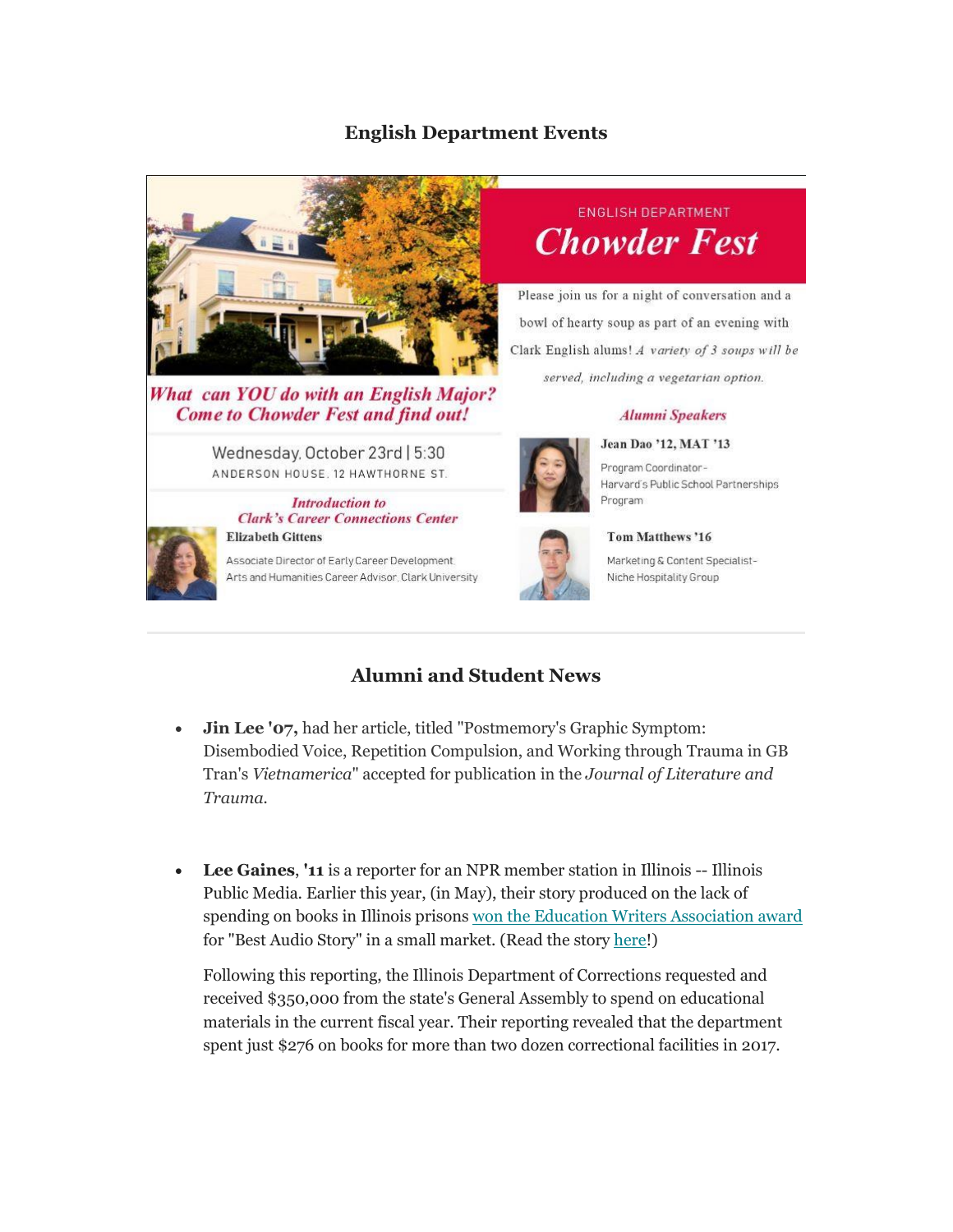In late May of this year, they broke a stor[y about the removal of 200 books,](https://nam10.safelinks.protection.outlook.com/?url=https%3A%2F%2Fwill.illinois.edu%2Fnews%2Fstory%2Fillinois-prison-removes-more-than-200-books-from-prison-library&data=02%7C01%7Cga_english%40clarku.edu%7C5fd64439c14c4950178c08d742a8a142%7Cb5b2263d68aa453eb972aa1421410f80%7C1%7C0%7C637051164349087286&sdata=a8kyCjV3NHS4mgDiNsI%2B2Qm0TM7F5g2EiFGIWx5f%2B7k%3D&reserved=0) most about race, from a college-in-prison program's library inside an Illinois correctional facility. The story drew national attention. They [were interviewed](https://nam10.safelinks.protection.outlook.com/?url=https%3A%2F%2Fwww.wnycstudios.org%2Fpodcasts%2Ftakeaway%2Fsegments%2Fenduring-battle-over-access-educational-materials-inmates&data=02%7C01%7Cga_english%40clarku.edu%7C5fd64439c14c4950178c08d742a8a142%7Cb5b2263d68aa453eb972aa1421410f80%7C1%7C0%7C637051164349097279&sdata=TFufRo3MiiNNF20Zwmi4ddJPd1Y%2FNQ6JFOOS1ZbWkok%3D&reserved=0) on WNYC's nationally syndicated talk show, *The Takeaway*. After they reported on this issue, the books were returned to the prison, a legislative hearing was held, and the Illinois Department of Correction[s has changed their publication review policy](https://nam10.safelinks.protection.outlook.com/?url=https%3A%2F%2Fwww.nprillinois.org%2Fpost%2Fidoc-implement-new-policy-prevent-arbitrary-censorship-books%23stream%2F0&data=02%7C01%7Cga_english%40clarku.edu%7C5fd64439c14c4950178c08d742a8a142%7Cb5b2263d68aa453eb972aa1421410f80%7C1%7C0%7C637051164349097279&sdata=fruAlizeu7b4lNxXl2PpE5fdgM9Nqufhl1u1ErbFwlU%3D&reserved=0) in an attempt to prevent any future acts of arbitrary censorship in state prisons.

- **John Minigan, '81**'s full-length play *Queen of Sad Mischance* was a Gold Prize winner in the 2019 Clauder Competition for New England Playwrights, and was given a week-long workshop at Portland Stage in Maine, the host of the competition. It was also a PlayLab selection at the 2019 Great Plains Theatre Conference in Omaha. His full-length play *Noir Hamlet* was nominated for a 2019 Elliot Norton Award for Outstanding New Script. The play's 2018 production by Centastage was named a Best of Boston Theatre for 2018, and the play had a twoweek run at the Edinburgh Fringe Festival in Scotland in August 2019.
- **Pauline B. Kaldas '83** is currently Professor of English and Creative Writing at Hollins University in Roanoke, Virginia. Her fourth book, *Looking Both Ways*, which is a collection of essays, was recently published.
- **Faith Duggan**, **Class of 2023** has written an essay which has been published in the Washington Examiner, and reposted to our blog, read it [here!](https://news.clarku.edu/next-chapter/2019/10/02/welcome-to-the-freshman-class-of-9-11/)
- **Steven DePaul '73** will be travelling to Vancouver in October to direct another episode of **The Good Doctor** (ABC network).
- **Nick Delaini '06** has opened a new brewery in Bloomingdale with Ethan Mikesell called the Hex and Hop. An article about their grand opening, as well as their brewery's beehive, was published in the *Adirondack Daily Enterprise*. Read about i[t here!](http://https/www.adirondackdailyenterprise.com/news/local-news/2019/07/getting-buzzed-hex-and-hop-combines-bees-and-beer-in-bdale/)
- **Monica Sager, Class of 2021** has published an article about Worcester colleges policies on vaping with the Worcester Telegram and Gazette. Read the article [here,](https://www.msn.com/en-us/health/wellness/worcester-colleges-turn-eyes-on-vaping-policies-vary/ar-AAHDYmc) or her blog post here!
- **Laura Barker '17** has recently begun a job as the Marketing and Communications Specialist at Jet Blue Technology Ventures and is researching the latest trends in travel technology.